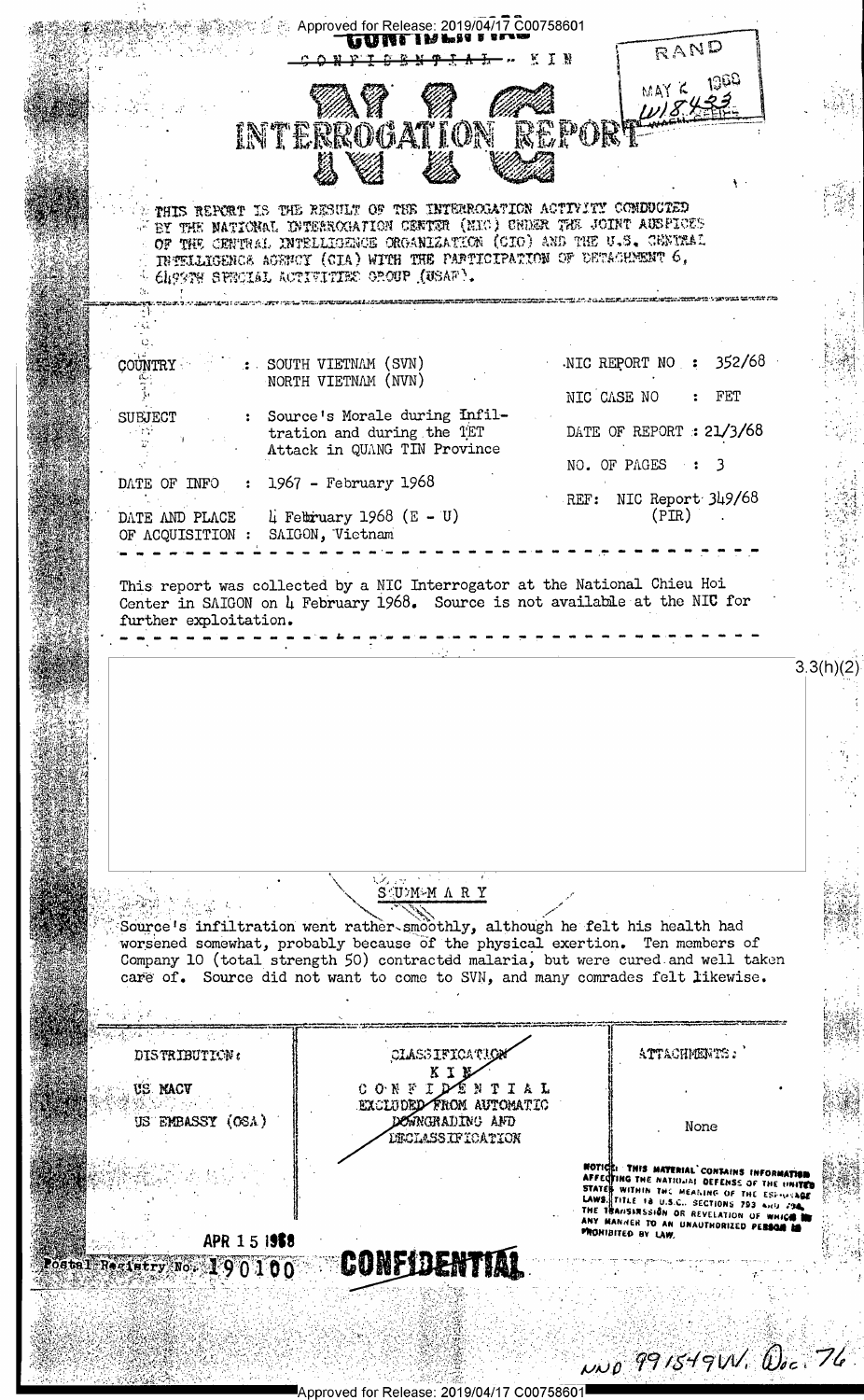$\overline{O}$  N F I D E N T I  $\Lambda$  L  $\overline{L}$  Page 2

Even though only two men of Company 10 deserted, the overall morale seemed rather low. Friction existed between the leaders, and the men doubted the propaganda, especially when it turned out to be untrue. Company l0 never engaged with GVN troops, but they had a high opinion of the US fighting man. After a two-day march, Company 10 arrived at the site of their objective on h February 1968. Source did not think it was right for the VC to break their word and disturb the TET holiday. The cadres had told the men of Company 10 that if the war in Vietnam was not decided, there would be a "great war in the world".

## MORALE DURING INFILTRATION:

. The set of the set of the set of the set of the set of the set of the set of the set of the set of the set of the set of the set of the set of the set of the set of the set of the set of the set of the set of the set of

-7 . . ' -

- Source was in good health before infiltrating and he neceived enough food on the trip. However, he felt that his health had worsened, probably as a result of the physical exertion. Source was never sick or wounded, but ten comrades out of his company of fifty had malaria. They were well taken care of by the medics. Source did not really want to come to SVN, which was the way many comrades felt. He had written to his family and they did not like for him to go.
- .2. Source did not really like the officers of Company 10, because sometimes  $\epsilon$ . Source the not really like the officers of Company 10, because sometimes they were very strict with him, although they seemed to be kind. The NCQ's did not particularly care for the soldiers and accused them of being in low spirit and being bad fighters. Consequently, they were not loved too well by the men. He did not care for the life of a soldier, because he did not like living in the forest. In general, he did not care for carrying weapons<br>and fighting. In camp, the men usually talked about missing their families,<br>but the fact that they did not like the life of a soldiers was never told them that they would live on the Plains with the people, who would welcome them. Instead they lived in the forest. Two men of Company 10 deserted, and Source approved of their action. These men deserted because they were tired of the hardship of living in the forest. Deserters were generally not liked by the men, and Source did not know if any one else rallied.

Company 10 never fought against GVN soldiers, but Source admired the high spirit of the US troops. US soldiers proved to be courageous, cheerful, open-hearted and Source was not afraid of them. Source did not think that th would colonize SVN like the French did

## WORALE DURING TET OFFENSIVE:

..'

' 'w. . . , Hg, Q" ,

x

., . f' . - -

 $\sim$   $\sim$   $\sim$   $\sim$ 

K

1-.§:"'f.--...'.-'A ' ' . <sup>~</sup> - 1 ~??.l\*".1¥2t'?" ' =' -

 $\mathcal{H}_{\mathcal{S}}$  , with  $\mathcal{H}_{\mathcal{S}}$  ,  $\mathcal{H}_{\mathcal{S}}$  ,  $\mathcal{H}_{\mathcal{S}}$  ,  $\mathcal{H}_{\mathcal{S}}$  ,  $\mathcal{H}_{\mathcal{S}}$  ,  $\mathcal{H}_{\mathcal{S}}$  ,  $\mathcal{H}_{\mathcal{S}}$ 

y-.a,.»---,-\_---.--<-<--?-,--~-¢»==~¢~-=-re¢¢~=;;;1=¢T---p-r~—--» ;~~.»-~<~ ~  $-1.5$  :  $-1.5$   $-1.5$   $-1.5$   $-1.5$   $-1.5$   $-1.5$   $-1.5$   $-1.5$   $-1.5$   $-1.5$   $-1.5$   $-1.5$   $-1.5$   $-1.5$   $-1.5$   $-1.5$   $-1.5$   $-1.5$   $-1.5$   $-1.5$   $-1.5$   $-1.5$   $-1.5$   $-1.5$   $-1.5$   $-1.5$   $-1.5$   $-1.5$   $-1.5$   $-1.5$   $-$ 

3; 5:14; 5:14; 5:15; 5:15; 5:17; 5:17; 5:17; 5:17; 5:17; 5:17; 5:17; 5:17; 5:17; 5:17; 5:17; 5:17; 5:17; 5:17;

<sup>1</sup>'3 .

. 12:50 12:00 12:00 12:00 12:00 12:00 12:00 12:00 12:00 12:00 12:00 12:00 12:00 12:00 12:00 12:00 12:00 12:00

73;-'7,~"--'§'1;'-FE 5-! -\_-.1 :vZ';;\*';i~'. .~-'-~."-1;-':t: :1:-\_'~\_-\_~ '

l <sup>I</sup>

 $-1$  )  $-1$  ,  $-1$  ,  $-1$  ,  $-1$  ,  $-1$  ,  $-1$  ,  $-1$  ,  $-1$  ,  $-1$  ,  $-1$  ,  $-1$  ,  $-1$  ,  $-1$  ,  $-1$  ,  $-1$  ,  $-1$  ,  $-1$  ,  $-1$  ,  $-1$  ,  $-1$  ,  $-1$  ,  $-1$  ,  $-1$  ,  $-1$  ,  $-1$  ,  $-1$  ,  $-1$  ,  $-1$  ,  $-1$  ,  $-1$  ,  $-1$ 

' '-

4. On 2 February 1968, Company 10 set out from the DONG CHI ANH (Comrade ANH)<br>worksite, QUANG TRI Province, SVN and marched to HAI LANG City, QUANG TRI<br>Province, SVN. They arrived within 500 meters of the HAI LANG District attack on 3 February 1968. The company commander had told them before that they were expected to fight until death. Brave fighters who gained victory would be rewarded, but Source was not convinced. Some of the men believed that the offensive would win the war, although the company commander did not specifically promise them a victory. No political instructions were received prior to the attack. When combat first began, Source already felt<br>discouraged. He thought about his family in NVN and was afraid of dying.<br>He was the oldest son and his family needed him to support them. The attac

ONFIDENTIAL - KIN

en de la componentación de la componentación de la componentación de la componentación de la componentación de

Approved for Release: 2019/04/17 C00758601

YARAY HEREKA YANG MAKAN KERAKA MATERATAN DENGAN DENGAN DENGAN KERAKAN MATERATAN DENGAN DENGAN DENGAN DENGAN DENGAN DENGAN DENGAN DENGAN DENGAN DENGAN DENGAN DENGAN DENGAN DENGAN DENGAN DENGAN DENGAN DENGAN DENGAN DENGAN DE

" ....q'\_, -4 . ., . .,\_ \_ <sup>n</sup>.. - . -.-.,, -~ ., - ., . .. . \_ .

- 11 - 12 - 14 14 14 15 16 16 17 18 19 19

٠,

,» > . . -

. -~ .

\_ . < - -~ -- -- =- : .

' ' .- <sup>v</sup>

. .~ -

-, .. = . 1\_-